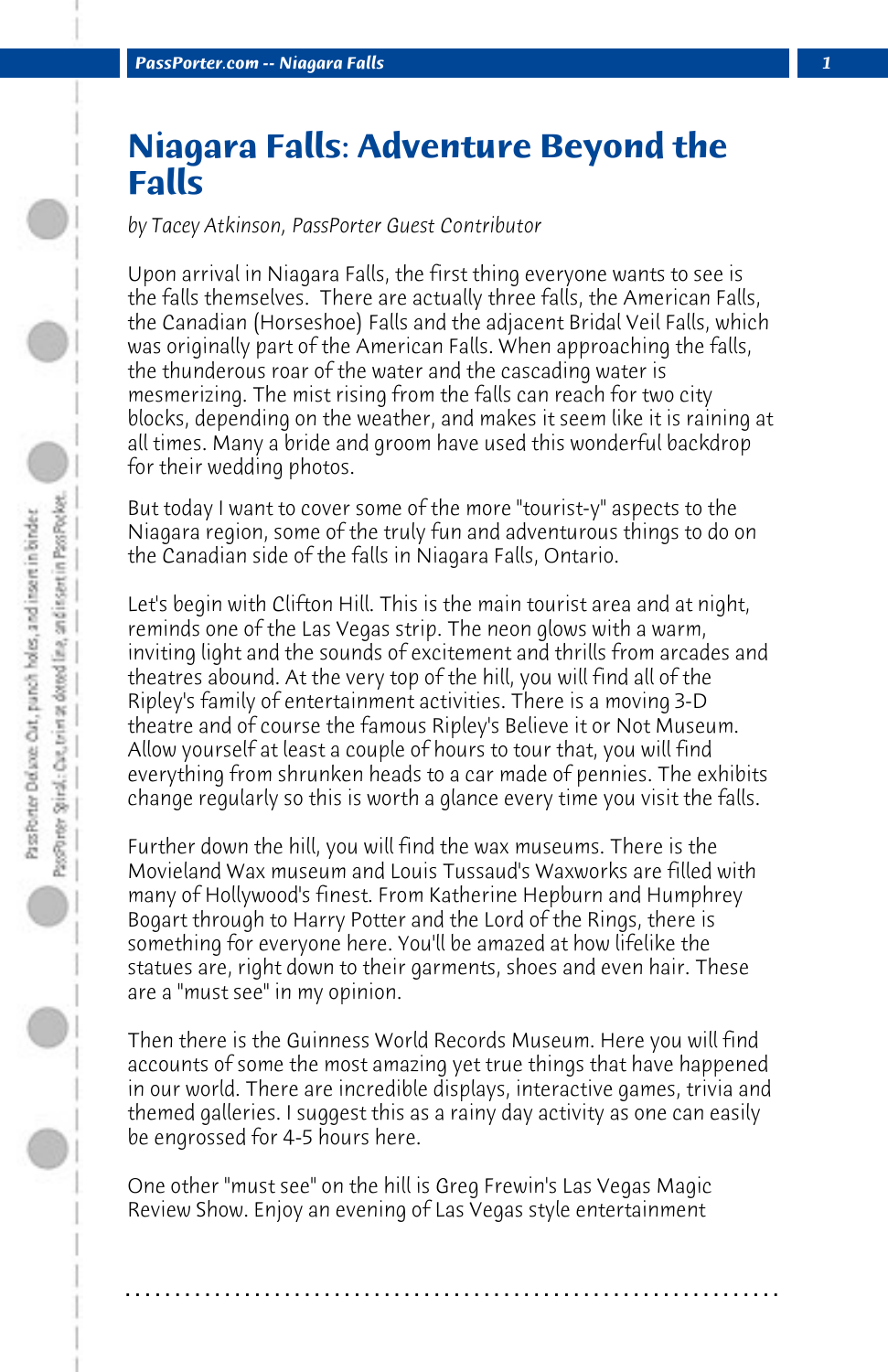complete with tigers and show girls. The lighting and special effects keep you on the edge of your seat. Quite a spectacular show.

At the foot of Clifton Hill, is the Maid of the Mist Steamboats. Where else in the world can you get on a old fashioned steamboat, don a rain poncho, cruise right up to the edge of an awesome falls, and walk away unscathed? Everyone from celebrities to your next door neighbor can grasp the awesome force and splendor of the falls through this unique view.

Just down the road from the Maid of the Mist is the Skylon Tower. Soaring 775 feet above the Falls, you can see both the Toronto and Buffalo skylines on a clear day. There are many types of entertainment offered inside, from Pirates 3-D to games and arcades. There is a five star revolving restaurant at the top of the tower that gives you a 360-degree view. The view is breathtaking during either a daytime or an evening seating.

In the wintertime, the Festival of Lights that runs from November through January adds a touch of holiday magic to your trip. All along the Niagara Parkway there are magical moving Christmas light displays. When the falls experience a touch of snow, there is nothing quite as [pretty as all the twinkling light displays.](http://www.passporter.com/articles/niagara-fallstravel-feature.php) 

There are many hotels with a that offer a falls view from your room, but truly, the falls are meant to be experienced with the wind is in your hair, the mist in your face and the thunder in your ears. There is so much more to see and do, you'll just have to experience it for yourself! This is a must see place for everyone - old, young, from near or far. Come and enjoy the fun, fantasy and awe that are the Niagara Falls.

*About The Author: Tacey is a huge Disney fan - so much so that her friends call her "Snow," in tribute to her favorite princess. She makes an annual trek to Walt Disney World.*

*Article last updated: 9/7/2006*

*View the latest version online at: http://www.passporter.com/articles/niagara-fallstravel-feature.html*

*Copyright by Tacey Atkinson. All rights reserved under International and Pan-American Copyright Conventions. No part of this publication may be stored in a retrieval system or transmitted in any form by any means electronic, mechanical, photocopying, recording, scanning, or otherwise, except as permitted under sections 107 or 108 of the 1976 United States Copyright Act. Resale of this guide is strictly prohibited without the copyright holder's*

**. . . . . . . . . . . . . . . . . . . . . . . . . . . . . . . . . . . . . . . . . . . . . . . . . . . . . . . . . . . . . . . . . .**